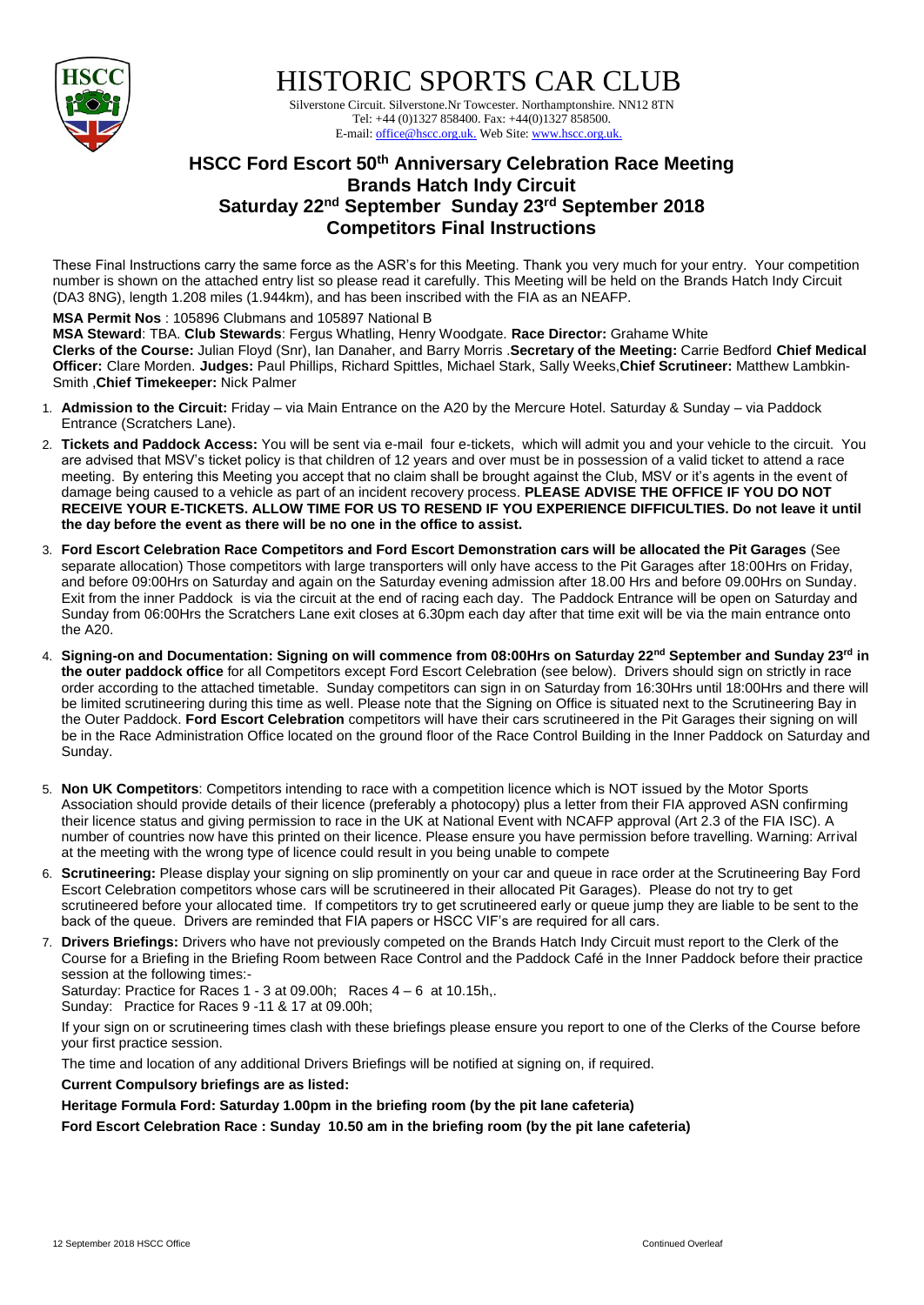- 8. **Engines & Silencing.** All competitors should ensure that their car complies with their championship regulations: Ford Escort Celebration Races may run unsilenced, all other categories to MSA silencing regulations (C(b)23 & 24) which will be either 105db GT, and Touring Cars or 108db for all other classes, e.g Single Seater, and Sports Racing Cars. Please note that racing engines cannot be run before 08.15h on Saturday and 09:15h on Sunday. Anyone in breach of this requirement maybe excluded from the Meeting.
- 9. **Paddock Allocation:** The Paddock Plan is enclosed so please park in your allocated area and give consideration to your fellow competitors by not using unnecessary space. A Trailer Park has been provided to assist with the congestion so please make use of it. Saturday competitors should please make space for Sunday competitors when they arrive.
- 10. **Roadways** within the Paddock area must be kept clear of all vehicles at all times. In particular, the access roadway from the tunnel to the Assembly Area must be clear at all times.
- 11. **Paddock:** It is forbidden to hammer pegs or stakes into the tarmac paddock surface. It is also forbidden to place markings on the Circuit, the Pit Lane, the Pits or Paddock surfaces. Any person damaging the surface may be excluded from the event and the competitor shall be subject to pay immediately liquidated damages of £500. In the event of an excessive cleaning-up operation caused by a competitor through negligence or bad preparation MSV may seek damages.
- 12. **Motorcycles, Moped, Scooter, Trike, or Quad Bikes:** Must all be ridden with all due care. The rider must have a valid driving licence and safety helmet and the vehicle must be road-legal, taxed and insured. Mini Moto's are NOT permitted on site. Scooters and quad bikes must be in a road worthy condition and be fitted with lights. Passengers are not permitted to ride on trailers or on quads, unless the quad bike is specifically designed to carry passengers. Helmets must be worn by anyone riding motorised vehicles (riders and passengers). Motorised vehicles are not permitted on any grass verges, banks, or any general public areas such as trade malls, and they must adhere to designated vehicle routes. Alcohol is strictly prohibited whilst driving any vehicle at the venue. There is a speed limit of 10mph in all public areas.
- 13. **Pit Wall & Grid Safety:** Entrants must confine team members using Pit Wall to a maximum of two personnel per competing car and advise all personnel to follow Pit marshal's instructions without argument. The Pit Wall must be clear of all personnel for all race starts. No personnel are allowed on grid.
- 14. **Practice Sessions and Races:** All drivers (except Ford Escort Celebration) should go to the Assembly Area 15 minutes before their published session time or when called by marshals or paddock announcement, and then proceed onto the circuit as directed. N.B. Sessions may begin before the published time so please be ready and listen for paddock announcements. After the chequered flag, drivers should slow down and return to the Paddock as directed by the marshals. **Ford Escort Celebration competitors** will assemble in the Pit Lane for both the start of their practice and races (see para 18)
- 15. **Qualification:** All drivers entered for a race must complete three laps in official practice to qualify. Drivers must practice in the relevant session for every race entered. Drivers wishing to practice out of session must obtain written permission from the Clerk of the Course and will start the relevant race from the back of the grid. The fastest time set by each car will determine grid position. For **Classic Clubmans, Classic Formula 3, Ford Escort Celebration, Historic Formula Ford, Historic Formula Ford 2000 and Historic Touring Cars** the finishing position of race one will determine the grid for race two.
- 16. **Reserves:** Subject to qualification, reserves will be admitted to the races in the order published in the entry list if spaces are available.
- 17. **Grid Formation:** Will be 1x1 staggered for single seaters and 2x2 for all others .
- 18. **Race Start Procedure:** All Races unless notified (see Para 19) will be a standing start. Drivers in all races, should proceed to the assembly area 15 minutes before the scheduled start time of their race or when called by marshals or paddock announcement. Pregridding and the 1 minute and 30 second countdown will take place in the Assembly Area following which drivers will be released onto the circuit do one complete lap and then proceed to the Grid. This will constitute the 'green flag lap'. Please make sure you know which line on the grid to stop at. Upon arrival at the Grid, drivers should take up their positions as quickly as possible and, as soon as the last car is in position, the 5-second board will be displayed before the red lights are shown, followed between 3 and 5 seconds later by the red lights being extinguished denoting the start of the race.

**Ford Escort Celebration.**Pre-gridding and the 1 minute and 30 second countdown will take place in the Pit Lane and the drivers will then be released onto the circuit via the Pit Lane and have one complete lap. This will constitute the Green Flag lap. Please make sure you know which line on the grid to stop at. Upon arrival at the Grid, drivers should take up their positions as quickly as possible and, as soon as the last car is in position, the 5-second board will be displayed before the red lights are shown, followed between 3 and 5 seconds later by the red lights being extinguished denoting the start of the race.

- 19. Should circumstances at the event change such as but not restricted to Track Conditions or Weather the Clerk of the Course may change Standing Starts to Rolling Starts. When this decision is made all affected competitors will be notified at the earliest opportunity along with being advised of the number of Pace laps. The procedure will be (unless otherwise advised): Cars will be released from the assembly to do one (or more) rolling laps behind the Pace Car, forming into their grid positions towards the end of the lap in preparation for the Pace Car to turn off its lights and pull into the Pit Lane after which drivers should hold their grid positions until the red lights are extinguished at the Startline. There must be no overtaking until your car has crossed the Startline.
- 20. **Practice Starts/Weaving:** Drivers indulging in practice starts or excessive weaving during the warm up/green flag laps will render themselves liable to exclusion as both actions are expressly forbidden.